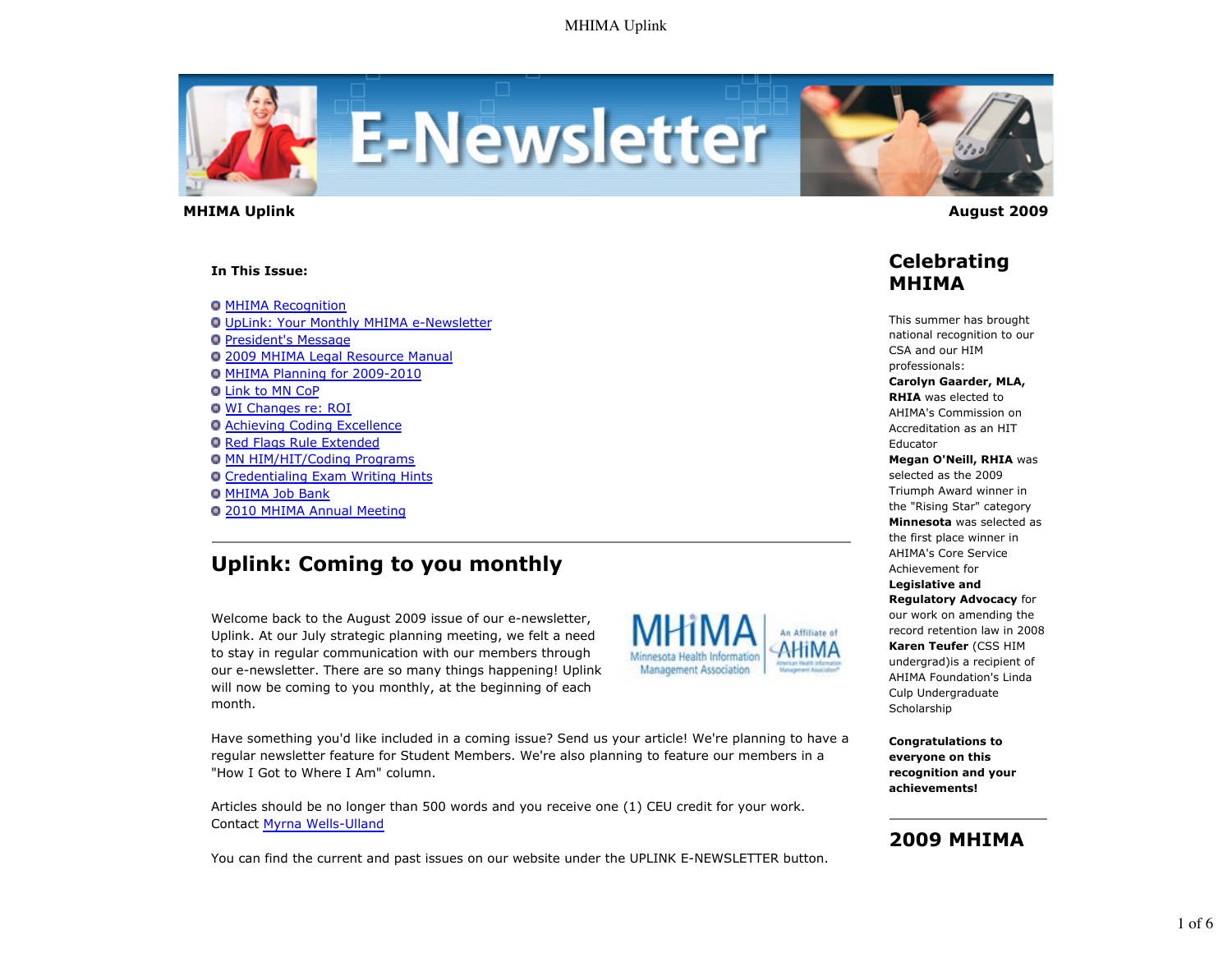### **President's Message**

**July 25, 2009** Stephanie Luthi-Terry, MA, RHIA



Steph Luthi-Terry

Greetings to All: I sincerely hope everyone is enjoying their summer and finding time to enjoy the outdoors; winter comes all too soon! Someone gave me a reality check this week, and burst my bubble, when they said, "it's only 90 days until Thanksgiving!" As your 2009-2010 President, I suspect the year will go by as rapidly as the summer – we have many strategic opportunities and challenges before us.

A personal word of thanks to Diane Larson for her leadership and visionary year as President – I have some "big shoes" to step into.

There are many things that MHIMA has to CELEBRATE this summer, and has brought national recognition to our CSA and HIM professionals. Look for these recognitions on the "sidebar." I am so proud of all of you!

I would be remiss if I neglected to add that MHIMA and AHIMA are co-sponsoring an **Achieving Coding Excellence** seminar on August 20-21 at the Marriott Bloomington hotel. **Early-bird registration has been extended to August 13.** Gina Sanvik, Brenda Wood, and Maxine Weiss are leading this project and have dedicated many hours to bring this exceptional program back to Minnesota. Thank you!

Earlier this week, I went to the public library for the first time in years. Now, you are probably asking yourself, "Why would Steph talk about a library of all things when we have so many other things to talk about?" A library and MHIMA actually have several common connections – no great leap to understand why our profession was initially titled "Librarian". I quickly lost myself in the ambiance of the "new" library, noting that the microfilm machines now stood right next to the pc's where internet surfers were busy. There was still a children's reading corner and now some interesting looking pillars wrapped with chalkboard paint for kids to exercise creativity and excitement. And of course, the diversity of books and subject matter was immediately evident as I strolled down the aisles reading binders and trying to keep my selections to a reasonable number - Leadership, Diversity, Politics, Gardening, Organization, Education, Strategic Thinking, Cooking. The one that caught my eye as it is one of my favorite things to do is Cooking. Cooking allows me to experiment with my creative side, melding flavors and new ideas for presentation and ingredients that work together. It allows me to relax and bring friends together in a familiar environment for dialogue, laughter, consideration of events important in our lives. I thought to myself, "Not so very different than what MHIMA's volunteers do each and every day."

MHIMA is reliant upon volunteers to make this organization successful and forward thinking on every level. We come together with thoughts, ideas, humor, life experiences and professional experiences

### **Legal Resource Manual**

The 2009 Legal Resource Manual is now available for purchase! The Manual is a complete update of the 2007 version and includes the laws and rules that address the majority of issues that may arise with respect to health information practice. There are many new updates in every chapter. As one member states, "This is truly a valuable resource for anyone that works with health care." It's a compilation of best practices and experience of HIM professionals and the facilities they represent in Minnesota and has had legal review.

All HIM Departments should have this Manual. It's available on CD only and can be purchased from the MHIMA website's main page.

### **Link to MN CoP**

Minnesota HIM members: Visit the AHIMA website and the **Minnesota Communities of Practice (CoP)** to stay connected with resources available to you.

Once you access the CoP, click on COMMUNITY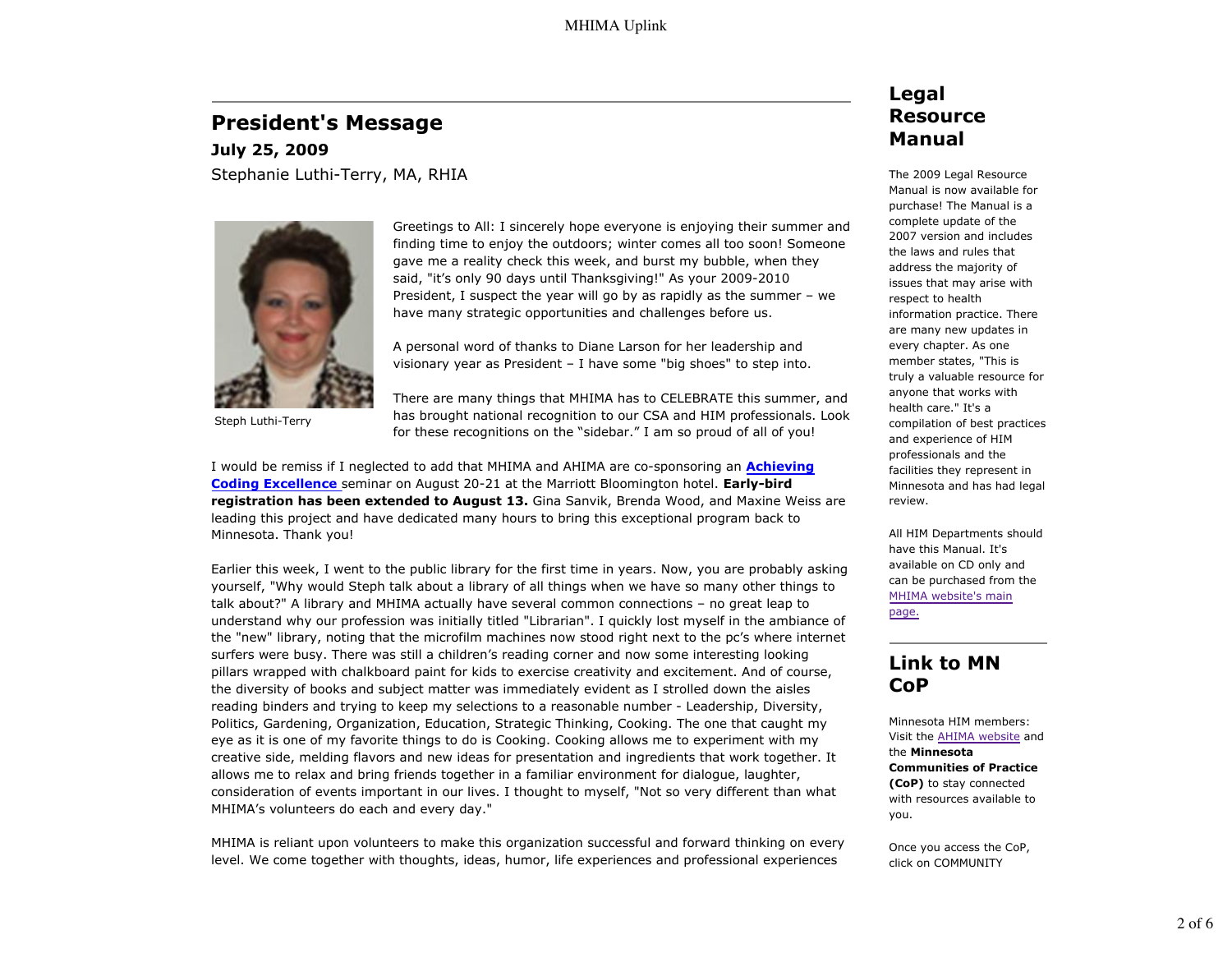that comprise a "volunteer library." We have great dialogues and debates, make lifelong friendships, lend shoulders and ears of support and words of experience and wisdom along with questions and uncertainty. I would encourage each of you to take a step and volunteer on one of our committees to continue to move this organization forward. See our 2009-2010 Strategy Map on the CoP for our project teams that need your involvement. Come join the "MHIMA Volunteer Library" – your experiences will last a lifetime. Enjoy your summer!

# **MHIMA Planning for 2009-2010**

Stephanie Luthi-Terry, MA, RHIA

The MHIMA Board held our 2009-10 Strategic Planning meeting in July. The energy in the room was a palpable thing! The Strategic Plan and Map is available on the Minnesota CoP (see link in the "sidebar") for your review . I encourage you to take a look. Our strategic plan gets achieved through MHIMA volunteer efforts and commitment. This is the document that really puts the "how" and "what" behind the MHIMA mission.

As a beginning point for our strategic planning, we utilized the Environmental Scan completed by our members (also available on the CoP). While we can't do everything, the Board has identified key initiatives to focus for the upcoming year. We have a full agenda that ranges from RAC's to advocacy to educational outreach in the form of webinars.

The MHIMA delegates (Sue Jensen, Gina Sanvik, Colleen Malmgren, Cindy Glewwe and myself) along with Executive Director, Myrna Wells-Ulland, just returned from Chicago and AHIMA Summer Team Talks and Leadership Conference. The first morning, we learned that Linda Kloss, AHIMA Chief Executive Officer, would not be renewing her contract in March. We were collectively shocked into silence as we listened to Linda speak about her decision to leave AHIMA as CEO, and her commitment of continued involvement. Linda has exemplified leadership to AHIMA members and the greater health care industry. Under her leadership, the Association has grown both in numbers and strategic alliance, financial stability, heightened awareness of the value HIM professionals bring to an organization, encouraging diversity of knowledge and inclusive membership. Linda has been an extraordinary leader and voice for the HIM profession, and I am grateful for her commitment and vision. I'm certain everyone will join me in wishing Linda the very best of all things in her future. The AHIMA website will include more information about Linda's departure and the search committee.

Summer Team Talks and the subsequent Leadership Conference are an exceptional networking opportunity for CSA leaders to share strategies to move state associations forward to engage volunteers and students, provide guidance on succession planning for the Board, and provide needed and effective educational outreach. One of our key priorities in Minnesota this year will continue to be legislative advocacy. We were recognized by AHIMA for our work in the 2008 MN legislative session, and we also discussed the 2009 legislative session as we worked with MHA and state health care organizations to defeat a copy fee bill that would significantly restructure and reduce an organization's ability to charge for records where appropriate. This issue is not resolved and will be introduced during the 2010 legislative session. Under Diane Larson's very capable hands, a workgroup of HIM professionals and hospital policy advocates have been meeting to develop a white paper that describes the steps, costs, hybrid EMR environment, EMR challenges to reproduce copies,

RESOURCES, and then click on CATEGORY to scroll through the short list of category types. Look for MHIMA Strategy to find the 2009-2010 MHIMA Strategy Map and Strategic Work Plan, as well as the results of the 2009 Environmental Scan.

# **Achieving Coding Excellence**

MHIMA is co-sponsoring "Achieving Coding Excellence" on August 20-21, 2009, at the Marriott Minneapolis Airport in Bloomington. Learn the latest on coding and reimbursement issues with sessions covering coding guidelines, diagnostic and procedural coding. Regulatory and industry changes are also addressed, with best integration practices. Learn effective techniques on the transition to ICD-10. Identify gaps in coding knowledge of anatomy and physiology needed to effectively transition to ICD-10-PCS. 12 CEUs available.

Featured Speakers:

- **Jugna Shah, MPH - Nimitt Consulting, Inc**
- Jeff Majchrzak, RT, CNMT, RCC, CIRCC - MedLearn • Mary Bessinger, MBA, RHIA, CCS, CPHQ - QuadraMed Corporation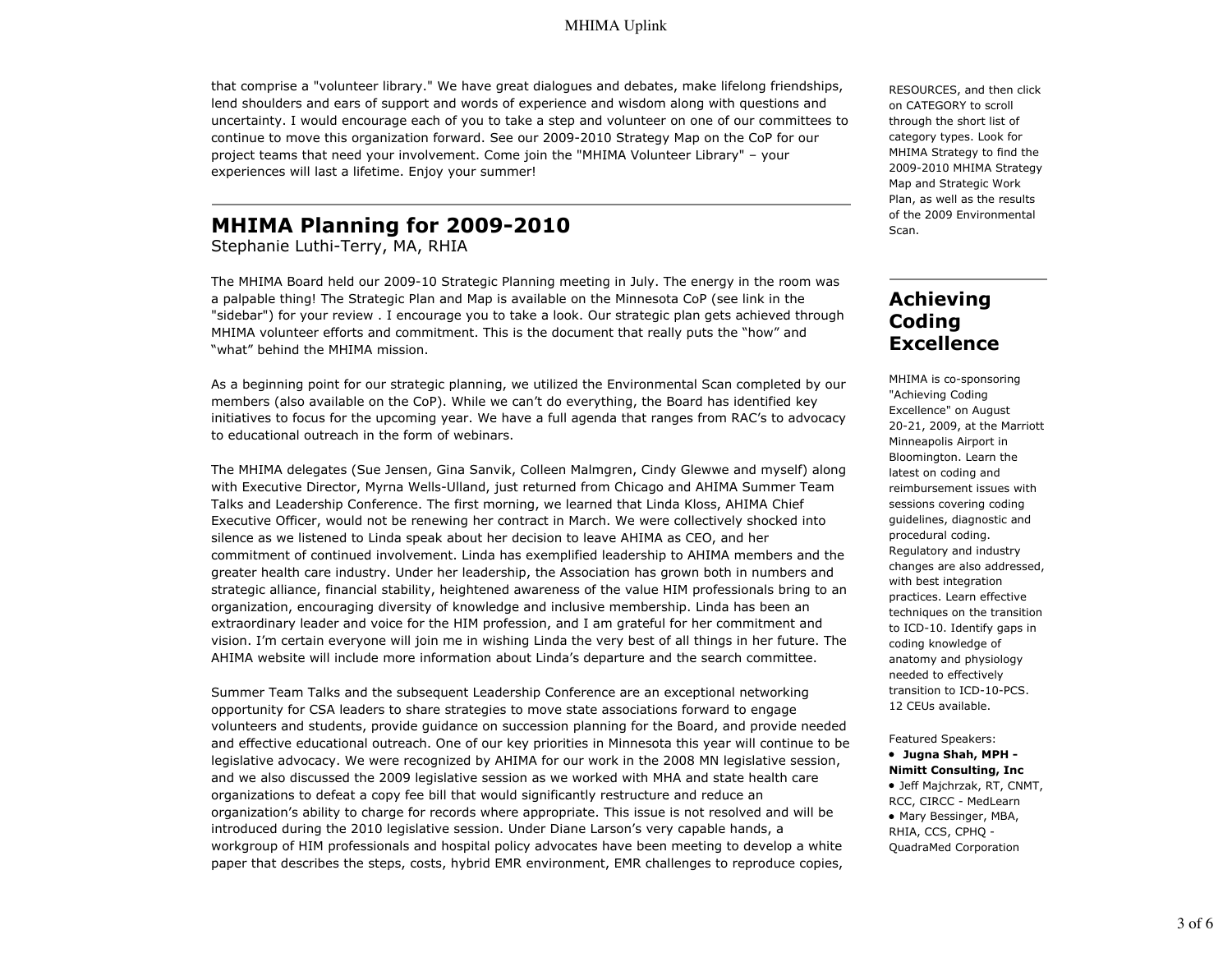and e-delivery barriers, challenges and opportunities. This white paper can be utilized as an industry tool and teachable point for state legislative leaders to better understand what an EMR is and is not, and perhaps more importantly that there is more to release of information than "pushing a button". Stay tuned as this topic will touch every health care organization in Minnesota during the coming year.

In response to the MN Environmental Scan, the Board is unanimous in its support of offering webinars on a variety of subjects. On the schedule are webinars for critical access, long term care, advocacy, e-HIM/e-Health Initiatives/ARRA, ICD-10 preparation, ROI and Medical Record basics for physician practice. More are under consideration. We are very hopeful that these webinars will be successful in educational outreach to all parts of the state in a cost effective manner. My very sincere "thank you" to all of our volunteers who have offered to facilitate the webinars. I fully appreciate the extra time this takes in an already full schedule. Watch the calendar and your email from MHIMA for dates and topics. Please feel free to share webinar information with others who may have an interest in the topic.

# **Changes to Medical Record Access in WI**

For those of you involved with facilities in the state of Wisconsin, you should know that WI Act 28 makes changes to Wisconsin's medical record access statute, 146.83, effective July 1, 2009. The Wisconsin Health Information Management Association has provided a helpful document outlining the changes in Fee Schedule, Exceptions to those fees, Copies in Electronic Format, and associated Time Limits. Click Here to download that information.

Fees charged for medical records submissions to the Department of Health Services/WI Disability Determination Bureau have also been modified due to the passage of Wisconsin Act 28. Click Here to download that information.

# **FTC Extends Red Flags Rule**

The Federal Trade Commission has extended the enforcement of the Red Flags Rule until November 1, a three-month extension from the original date of August 1.

The Red Flags Rule is an anti-fraud regulation, requiring creditors and financial institutions with covered accounts to implement programs to identify, detect and respond to the warning signs, or "red flags," that could indicate identity theft.

The rule requires physicians and hospitals to adopt written plans for tracking and responding to indicators of identity theft in their billing operations.

You can find helpful resources on the FTC's Red Flags Website. You can also rent the AHIMA audioseminar "Understanding the Red Flag Rules" from March 10, 2009, from our Coding and Data Quality Audioseminar Library. Go to our MHIMA website and click on the MHIMA STORE button.

**Special Offer for paid attendees: Receive the webcast "Facility Coding for ED Services" (originally broadcast on November 6, 2008) FREE! A \$229 value!**

#### Go to AHIMA's Events for

more information, to view the Agenda,and registration details. The "early registration" fee has been extended to August 13th.

This is a premiere coding education event in Minnesota. Register today!

### **MN HIM/HIT /Coding Programs**

Looking for information about Minnesota's accredited HIM/HIT/Coding Certificate Programs? Click Here!

# **MHIMA Job Bank**

Are you seeking a job? Are you an employer looking for a potential employee? Be sure to check out the MHIMA Job Bank Network on our website. Here, you'll find information about registering as a "Job Seeker" or as an "Employer". New positions are posted frequently, so check us out often!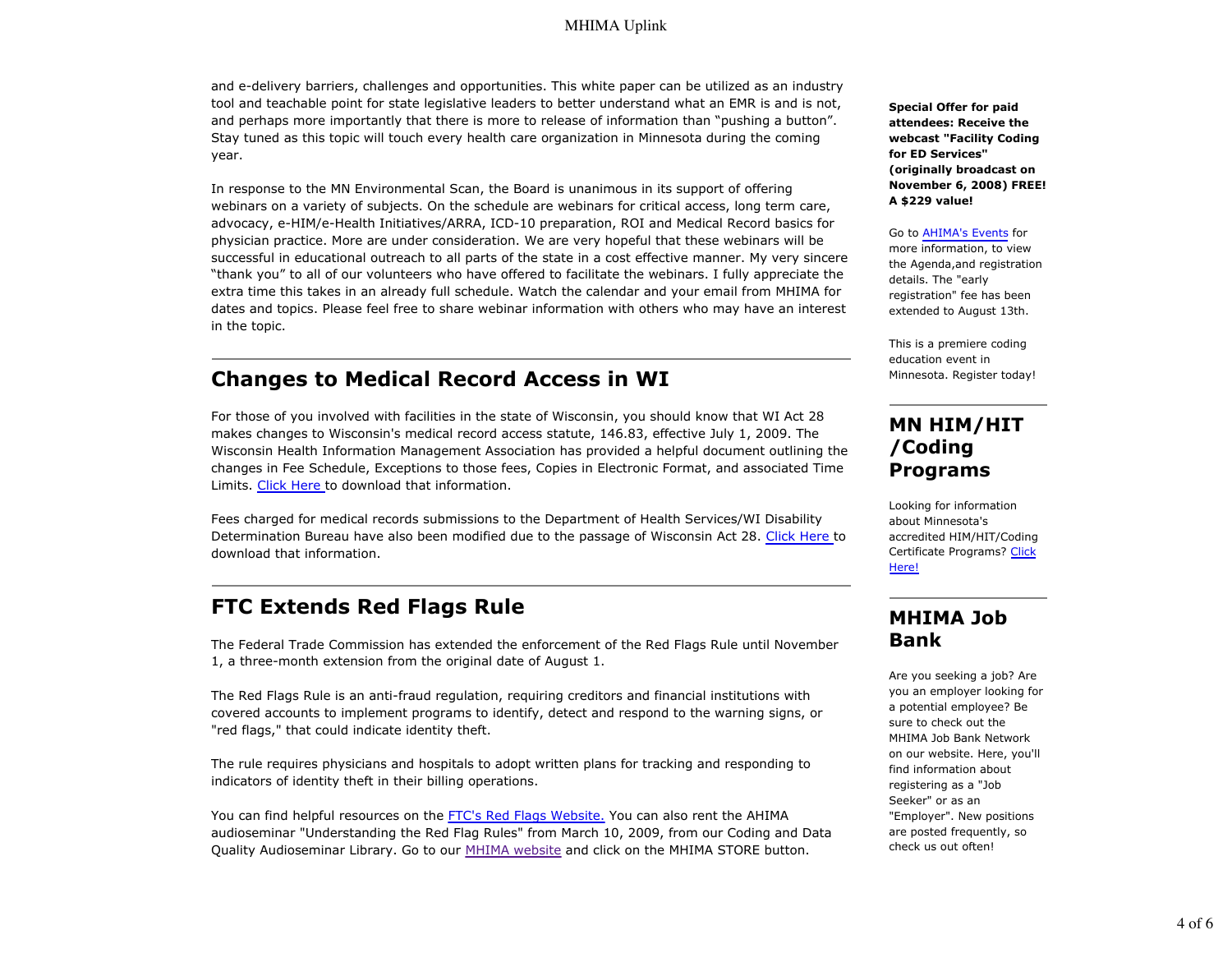# **Credentialing Exam Writing Hints**

Carolyn Gaarder, RHIA, MLA

Job hunting, cover letters, resumes, and oh, yes, the national exam all make for a real postgraduation whirl!

While it is tempting to delay writing the AHIMA national credentialing exam since it is on on-line and can be scheduled at any time, it could be the most serious strategic mistake of your life! Since I have written both the RHIT and RHIA exams, I can attest that sooner is better. Being an HITM program director, I have heard all the legitimate excuses for postponing the exam writing event, such as lack of funds, arrival of babies, honeymoons, job hunting activities, etc. If you have graduated, now is the time!!!

Before you do any thing else, join AHIMA as a student or a new graduate member if you have not done so. The membership fee will reduce the cost of exams.

Log into the AHIMA website at www.ahima.org. Click on Professional Development, Credentials/Certification, Exam Prep area. Click on the credential that you are going for and locate the Certification Candidate Guide (CCG). Here is a wealth of information. Consider downloading the entire Guide.

On page 9 of the CCG is the following AHIMA Exam Application Checklist:

1. Read the Candidate Guide

2. Submit all paperwork necessary (transcripts, resume, other documentation.) Upon receipt of authorization (ATT) letter, read it completely.

3. Schedule exam with Prometric. This can be done on-line at www.prometric.com/ahima or by calling (800) 813-6779. Prometric is a company that has contracted with AHIMA and other organizations to administer on-line examinations. Prometric employees have no knowledge about the content of the exams. Their only role is to administer the exams. A list of test centers locations can be found at www.prometric.com/ahima.

- 4. Check out the testing site location beforehand. The hour before the exam is no time to be lost!
- 5. You will be asked for an authorization number located in the ATT letter.

6. Verify what materials are needed at the testing center.

7. Verify time and date of the exam. Candidates who arrive late or fail to appear will forfeit their application fee. In either case, a new application fee and full application must be submitted. 8. On page 7, review Submitting an Application. Make sure that you are eligible before submitting an application. If so, your application can be on-line or paper. Both methods are located at www.ahima.org/certification.

Since many students marry shortly after graduation, be sure that your name on the application matches the identification to be used for admission to the test center.

The RHIT and RHIA applications require the education program code (EPC) identifying the program from which you graduated. Contact your program director if necessary. **Be sure to sign and date the application and make a copy for your records.**

Job Seekers: There is no fee to register. Employers: Job posting fees are very reasonable and reach all of our MHIMA membership.

Click Here to visit the MHIMA Job Bank.

# **Save-the-Date!**

April 28-30, 2010 MHIMA Annual Meeting & Vendor Exhibition Northland Inn, Brooklyn Park, MN

Be sure to visit our MHIMA Website for information about the meeting and registration details as they become available.